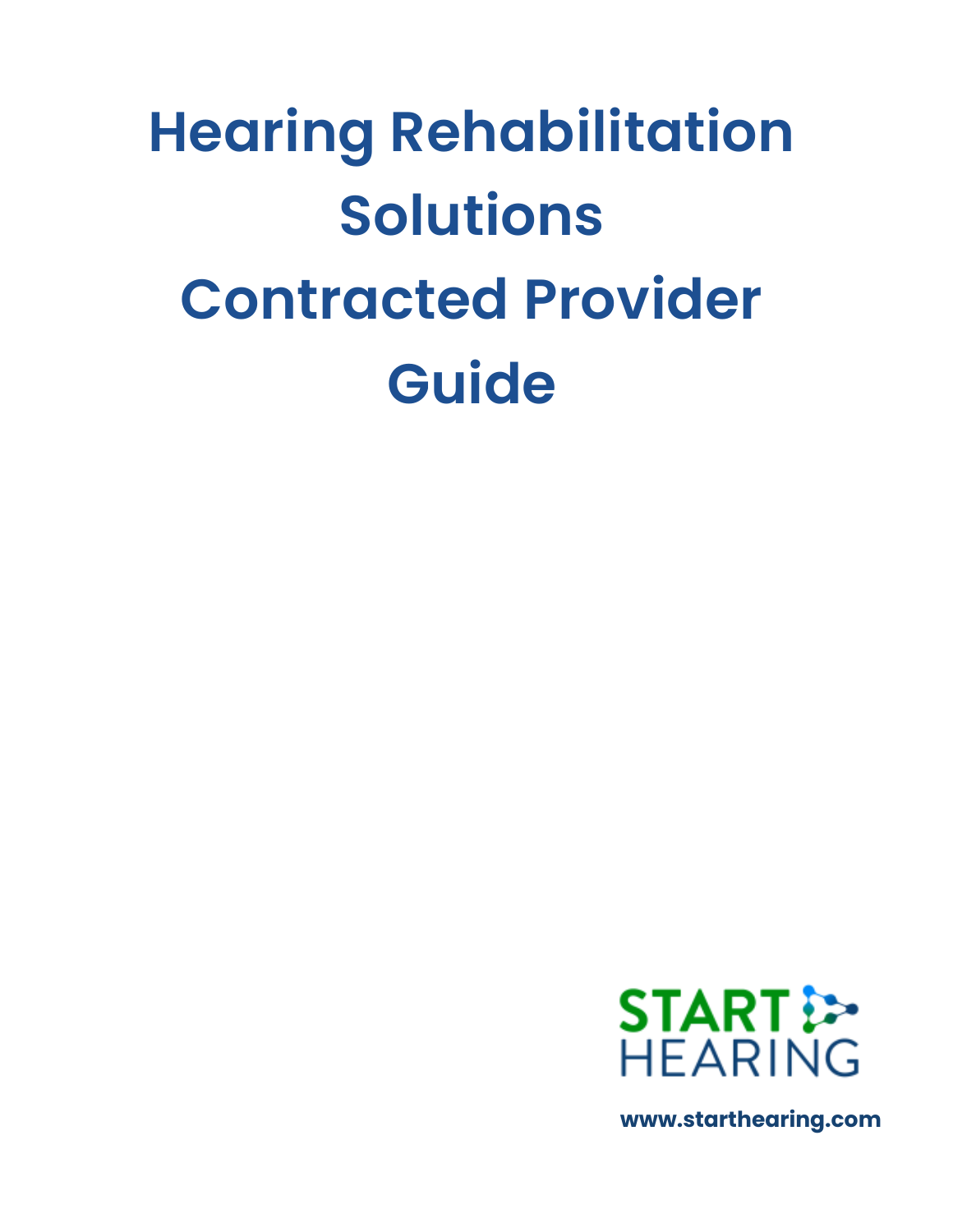

# **Table of Contents**

# **Start Hearing Contact Information**

| 1-800-510-4194 |
|----------------|
|                |

Starkey - ATTN: Start Hearing 6700 Washington Ave S Eden Prairie, MN 55344-3405

## WHEN SENDING CUSTOM ORDERS, PLEASE DO NOT EMAIL PAPERWORK UNLESS SCANS ON FILE ARE BEING USED. PLEASE SEND ALL REQUIRED PAPERWORK WITH THE IMPRESSIONS TO AVOID POSSIBLE ORDER ERROR AND DELAY.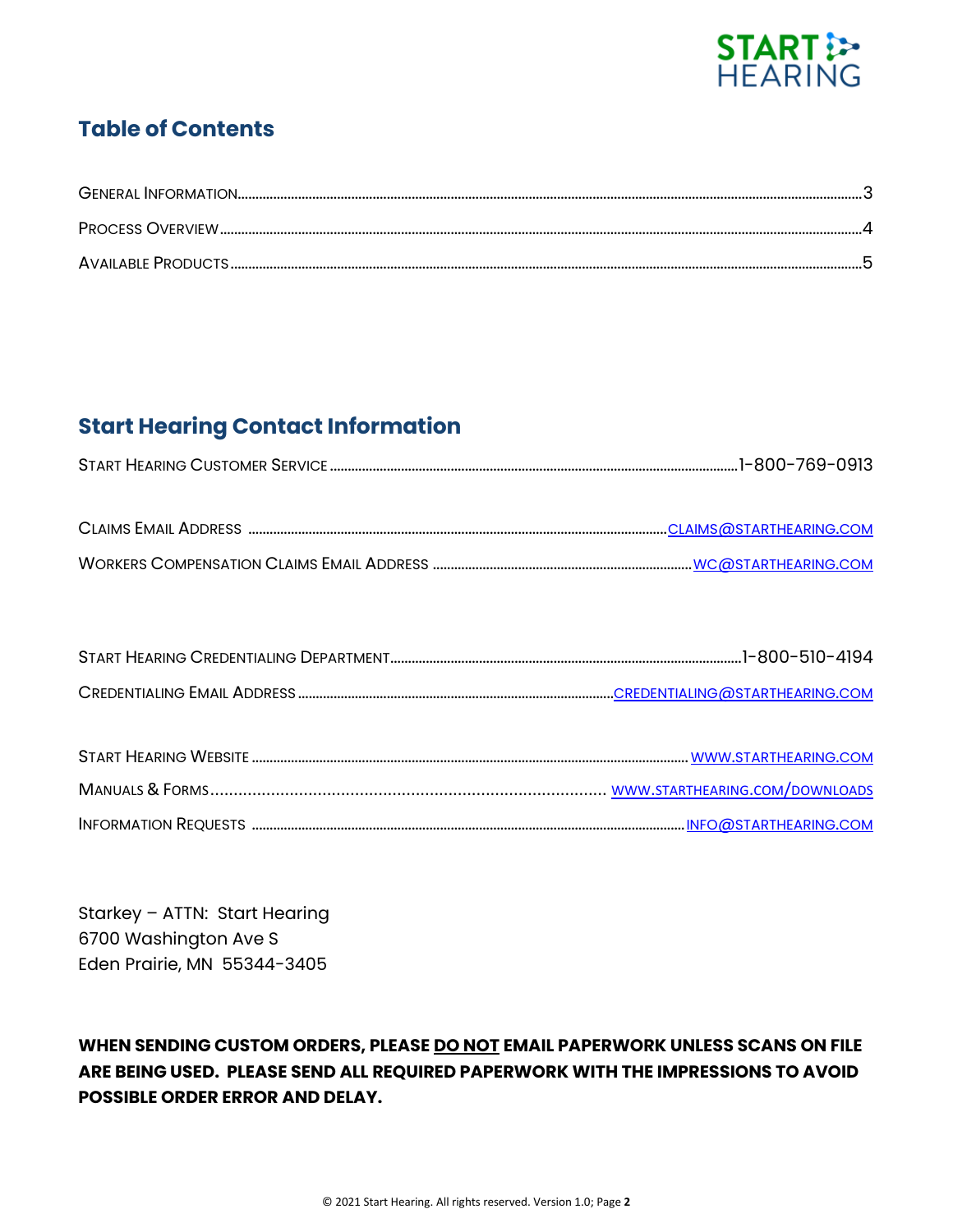

#### **General Information**

- **Eligibility**
	- o Workers Compensation members are eligible when the contract indicates it is appropriate.
- **Member Portion**
	- o Members are not responsible for any fees on services or products approved by Workers Compensation carrier.
	- o Members are responsible for all fees related to non-approved products.
- **Loss & Damage**
	- o All hearing aids have a 3-year warranty.
	- o Can be used once per aid.
- **Batteries**
	- o One carton per aid will ship with the initial order.
	- o Patient will receive instructions one year after fitting on how to order additional batteries.
- **Earmolds & Receivers**
	- o All products require a PO from the workers compensation carrier.
- **Replacement earmolds & receivers**
	- o Requires a PO from the workers compensation carrier.
	- o Billable once every 12 months for receivers.
	- o Billable once every 6 months for earmolds.
- **Exchanges**
	- o Must be approved by the workers compensation carrier.
	- o New PO and order will be sent to Starkey ATTN: Start Hearing.
- **Remakes**
	- o Covered under warranty for the first year.
- **Returns**
	- o Must be processed within the 60-day trial period.
	- $\circ$  Fitting fees are not returned if the patient was fit and has worn the hearing aids.
- **Repairs**
	- o Requires a PO from workers compensation carrier.
	- o Repair form should include the PO and sent to Starkey ATTN: Start Hearing.
- **Services**
	- o During the first year of warranty, hearing aid checks, programming, cleaning, and adjustments are not billable to the workers compensation carrier or the patient.
- **Accessories**
	- o Available if approved by the workers compensation contract.

#### **\*All services and products require a PO from Hearing Rehab Solutions (HRS)**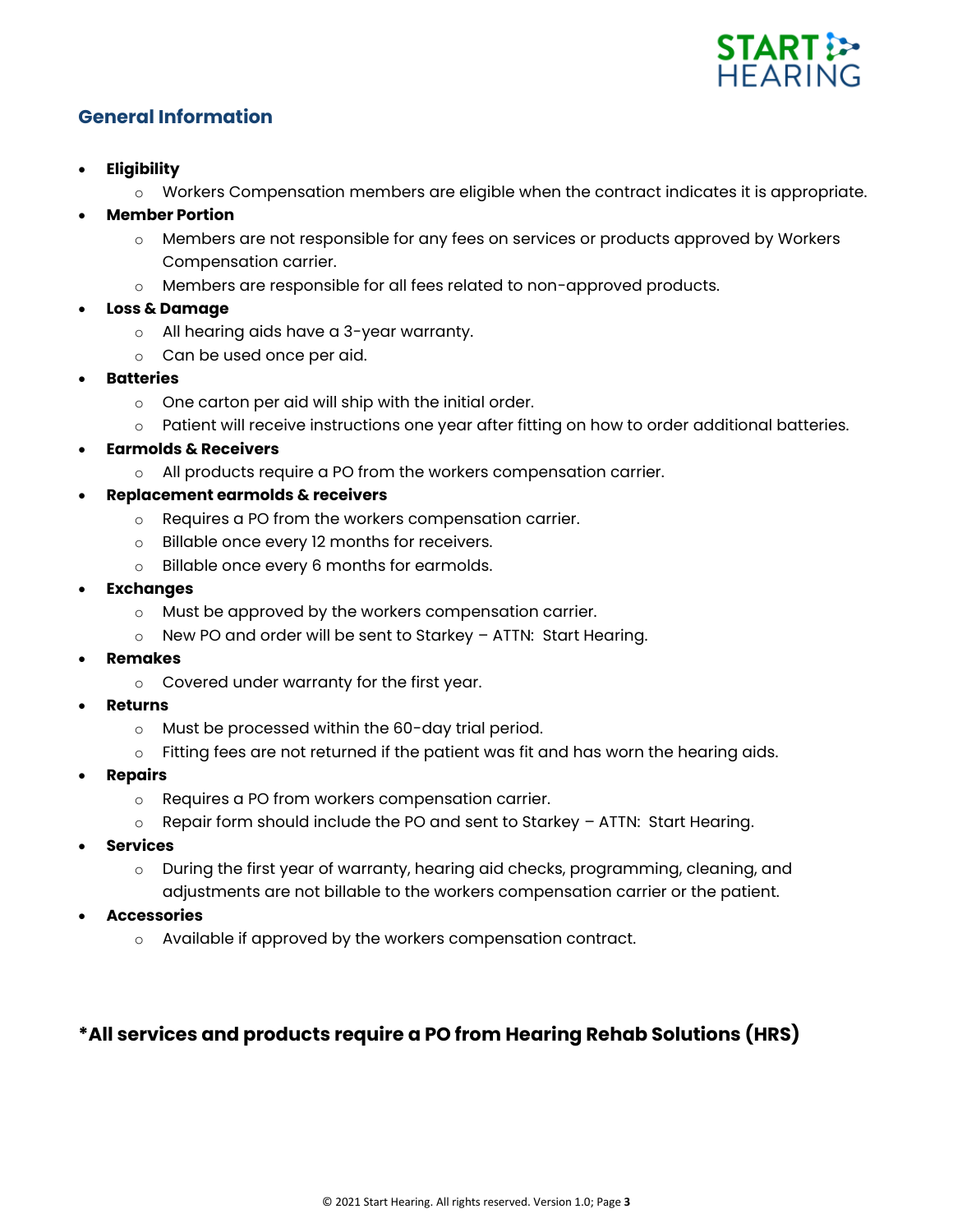

#### **Process Overview**

- 1. Patient referrals will originate from Hearing Rehabilitation Solutions (HRS)
- 2. Provider will perform hearing test.
- 3. Provider will send hearing aid request to HRS
	- HRS Phone: 888-844-0477
	- Forms will be sent to provider from HRS.
	- All requests must include the exact hearing aid(s), earmolds, receivers (standard or AP receiver), any and all accessory items being requested.
- 4. HRS will verify benefits and approve product recommendation
- 5. Copy of the PO will be sent to the provider and Start Hearing upon approval.
- 6. Provider will send hearing aid order to Starkey ATTN: Start Hearing
	- Standard hearing aid orders can be emailed to [wc@starthearing.com](mailto:wc@starthearing.com)
- 7. Start Hearing will process the order and ship approved products to provider.
- 8. Provider will fit the patient and send Confirmation of Delivery form to: [claims@starthearing.com](mailto:claims@starthearing.com)

| Program                   | Low<br>(1200) | <b>Select</b><br>(1600) | <b>Advanced</b><br>(2000) | <b>Premium</b><br>(2400) |
|---------------------------|---------------|-------------------------|---------------------------|--------------------------|
| <b>Out of Pocket Fees</b> | \$0           | \$0                     | \$0                       | \$0                      |
| Warranty                  | 3 Year        | 3 Year                  | 3 Year                    | 3 Year                   |

#### **Billable Services**

- **Repair – In or out of warranty**
	- o Billable with a PO from HRS.
- **Hearing Aid Check (V5011)**
	- o Cannot be billed within the first year of the fitting date.
	- o PO from HRS is required.

#### • **Programming (V5013)**

- o Cannot be billed within the first year of the fitting date.
- o PO from HRS is required.